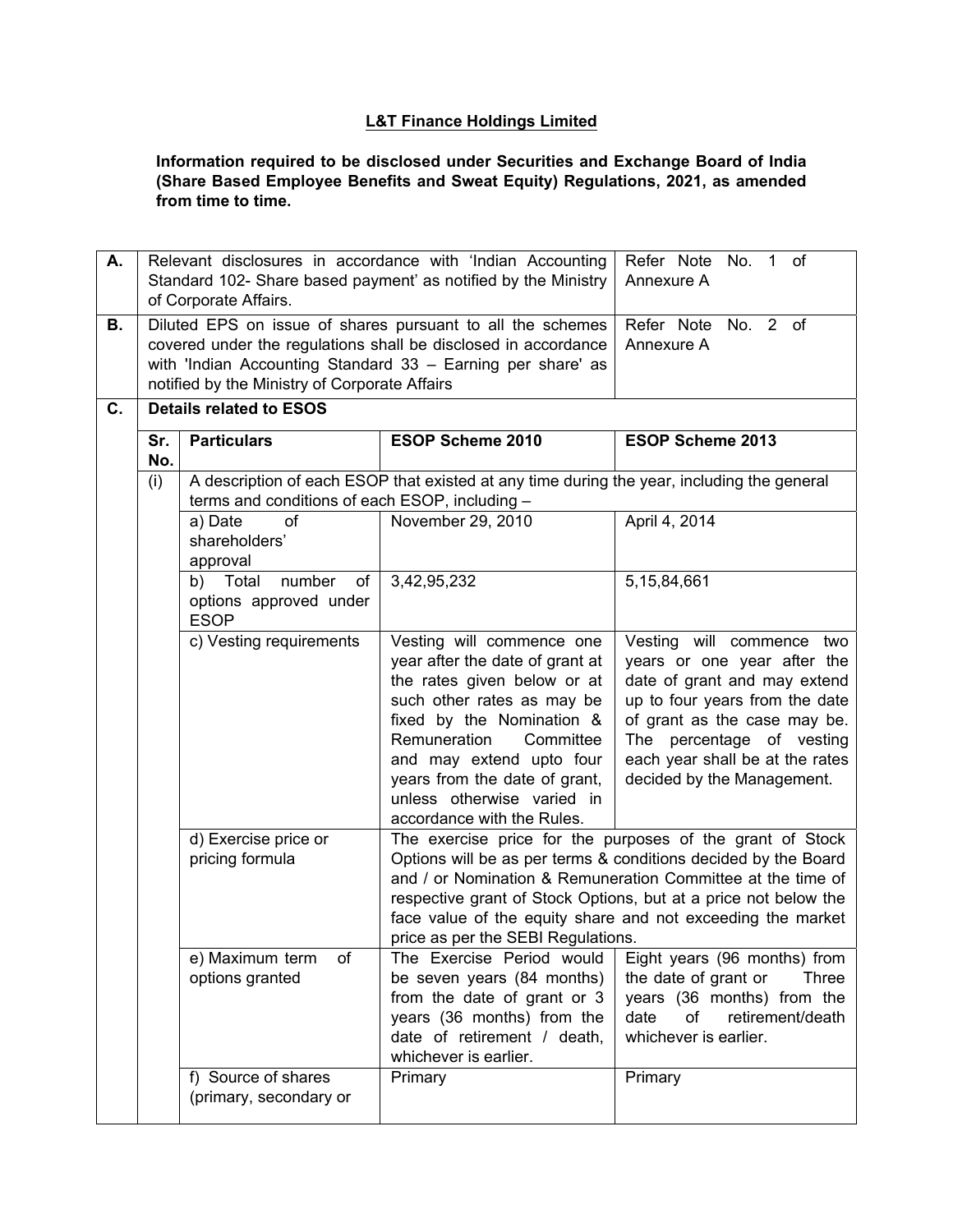|  | combination)                                                          |                   |      |
|--|-----------------------------------------------------------------------|-------------------|------|
|  | g) Variation in terms<br>of options                                   | N.A.              | N.A. |
|  |                                                                       |                   |      |
|  | (ii) Method used to account for<br>ESOP - Intrinsic or fair<br>value. | <b>Fair Value</b> |      |

(iv) Option movement during the year (For each ESOS):

|      | <b>Particulars</b>                                                                                                                                            | <b>ESOP Scheme</b><br>2010  | <b>ESOP Scheme</b><br>2013 |
|------|---------------------------------------------------------------------------------------------------------------------------------------------------------------|-----------------------------|----------------------------|
|      | Number<br>of<br>options<br>outstanding<br>the<br>at<br>beginning of the period                                                                                | 19,28,500                   | 3,98,32,101                |
|      | Number of options granted during the year                                                                                                                     |                             | 1,07,89,685                |
|      | Number of options forfeited / lapsed during the<br>year                                                                                                       | 6,63,250                    | 61,90,162                  |
|      | Number of options vested during the year                                                                                                                      | 4,99,000                    | 95,31,465                  |
|      | Number of options exercised during the year                                                                                                                   | 3,17,000                    | 42,72,784                  |
|      | Number of shares arising as a result of<br>exercise of options                                                                                                | 3,17,000                    | 42,72,784                  |
|      | Money realized by exercise of options $(3)$ , if<br>scheme is implemented directly by the<br>company                                                          | 1,11,11,010                 | 13,25,01,790               |
|      | Loan repaid by the Trust during the year from<br>exercise price received                                                                                      | N.A.                        | N.A.                       |
|      | Number of options outstanding at the end of<br>the year                                                                                                       | 19,28,500                   | 4,01,58,040                |
|      | Number of options exercisable at the end of<br>the year                                                                                                       | 9,48,250                    | 2, 16, 22, 255             |
|      | (v) Weighted-average exercise prices and weighted-<br>average fair values of options shall be disclosed<br>separately for options whose exercise price either | Weighted-average<br>₹ 5.82  | exercise<br>$p$ rices $-$  |
|      | equals or exceeds or is less than the market price<br>of the stock.                                                                                           | Weighted-average<br>₹ 33.15 | fair<br>$values -$         |
| (vi) | Employee wise details (name of employee,<br>designation, number of options granted during the<br>year, exercise price) of options granted to -                | Nil                         |                            |
|      | a) Senior managerial personnel;                                                                                                                               | None                        |                            |
|      | b) any other employee who receives a grant in<br>any one year of option amounting to 5% or<br>more of option granted during that year: and                    | None                        |                            |
|      | c) identified employees who were granted option,                                                                                                              | None                        |                            |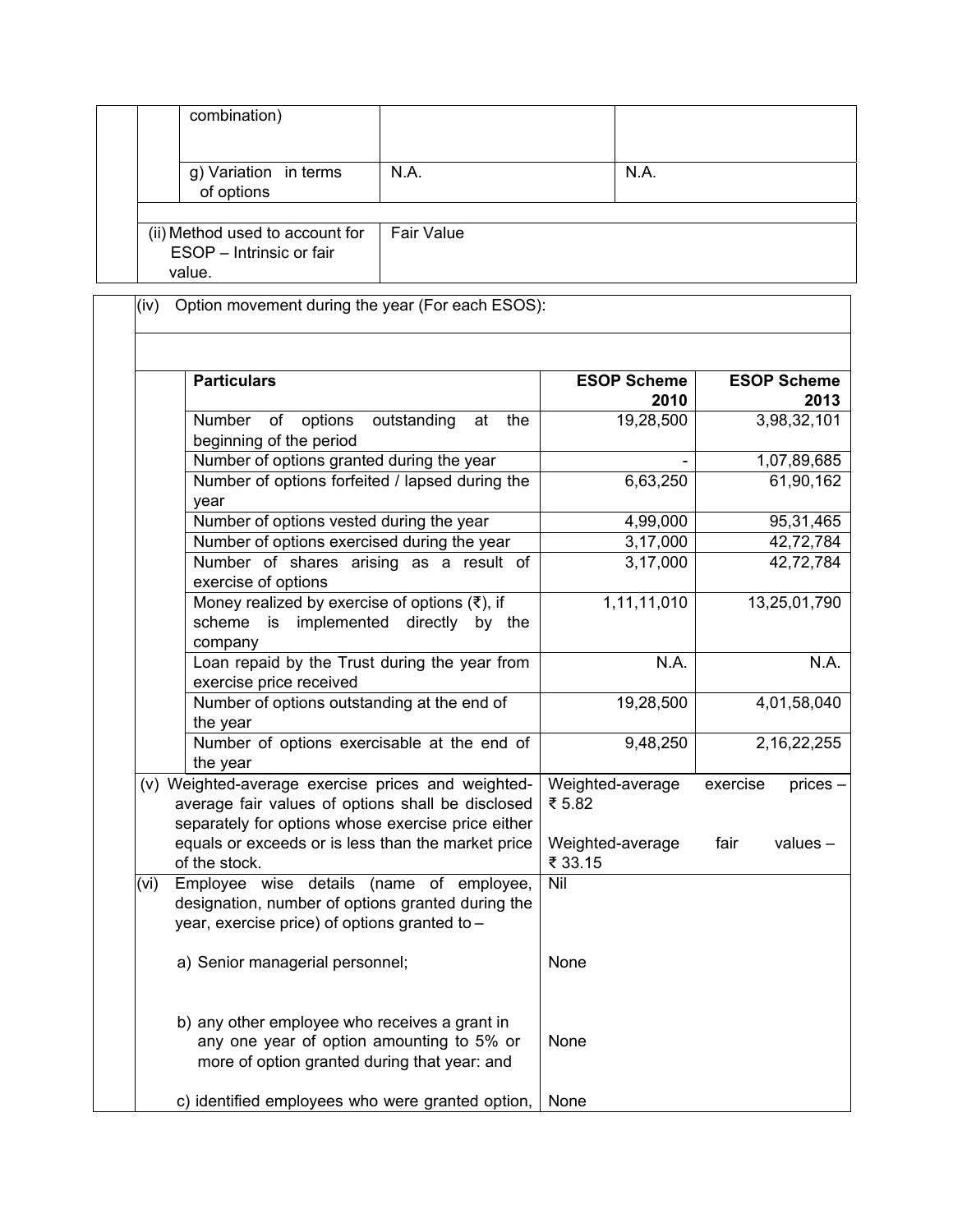| during any one year, equal to or exceeding 1%   |  |
|-------------------------------------------------|--|
| of the issued capital (excluding outstanding)   |  |
| warrants and conversions) of the company at $ $ |  |
| the time of grant.                              |  |

\**Options lapsed during the year on account of resignation of the employee* 

| (vii) A description of the method and significant<br>assumptions used during the year to estimate<br>the fair value of options including the following<br>information:<br>a) the weighted-average values of share price,<br>exercise price, expected volatility, expected<br>option life, expected dividends, the risk-free<br>interest rate and any other inputs to the<br>model; | Weighted<br>average<br>exercise<br>price<br>₹ 5.82 Weighted average share price -<br>₹ 39.61 Expected volatility - Calculated by<br>using the closing market prices of the<br>Company's Shares during the last one year.<br>Expected life $-$ Full life of the option is the<br>period up to which it can be exercised.<br>Expected dividends - Yield has been<br>calculated on the basis of dividend yield of<br>the financial year.<br>Risk-free interest rate $-$ This is the rate<br>offered in the market with virtually zero risk.<br>Normally the yield of Government backed<br>securities with maturity similar to that of the<br>option is taken into consideration. |
|------------------------------------------------------------------------------------------------------------------------------------------------------------------------------------------------------------------------------------------------------------------------------------------------------------------------------------------------------------------------------------|-------------------------------------------------------------------------------------------------------------------------------------------------------------------------------------------------------------------------------------------------------------------------------------------------------------------------------------------------------------------------------------------------------------------------------------------------------------------------------------------------------------------------------------------------------------------------------------------------------------------------------------------------------------------------------|
| b) the method used and the assumptions made<br>to incorporate the effects of expected early<br>exercise;                                                                                                                                                                                                                                                                           | As decided by the Management in case of<br>Retirement and Death of an employee.                                                                                                                                                                                                                                                                                                                                                                                                                                                                                                                                                                                               |
| c) how expected volatility was determined,<br>including an explanation of the extent to<br>which expected volatility was based on<br>historical volatility; and                                                                                                                                                                                                                    | Expected volatility is based on the historical<br>volatility of the Company shares price<br>applicable to the expected life of each<br>option.                                                                                                                                                                                                                                                                                                                                                                                                                                                                                                                                |
| d) whether and how any other features of the<br>option grant were incorporated into the<br>measurement of fair value, such as a market<br>condition.                                                                                                                                                                                                                               | The price of underlying shares in market at<br>the time of option grant $-$ closing market<br>price, on previous trading day on which the<br>options are granted, on the Stock Exchange<br>where the volume of shares traded is more.                                                                                                                                                                                                                                                                                                                                                                                                                                         |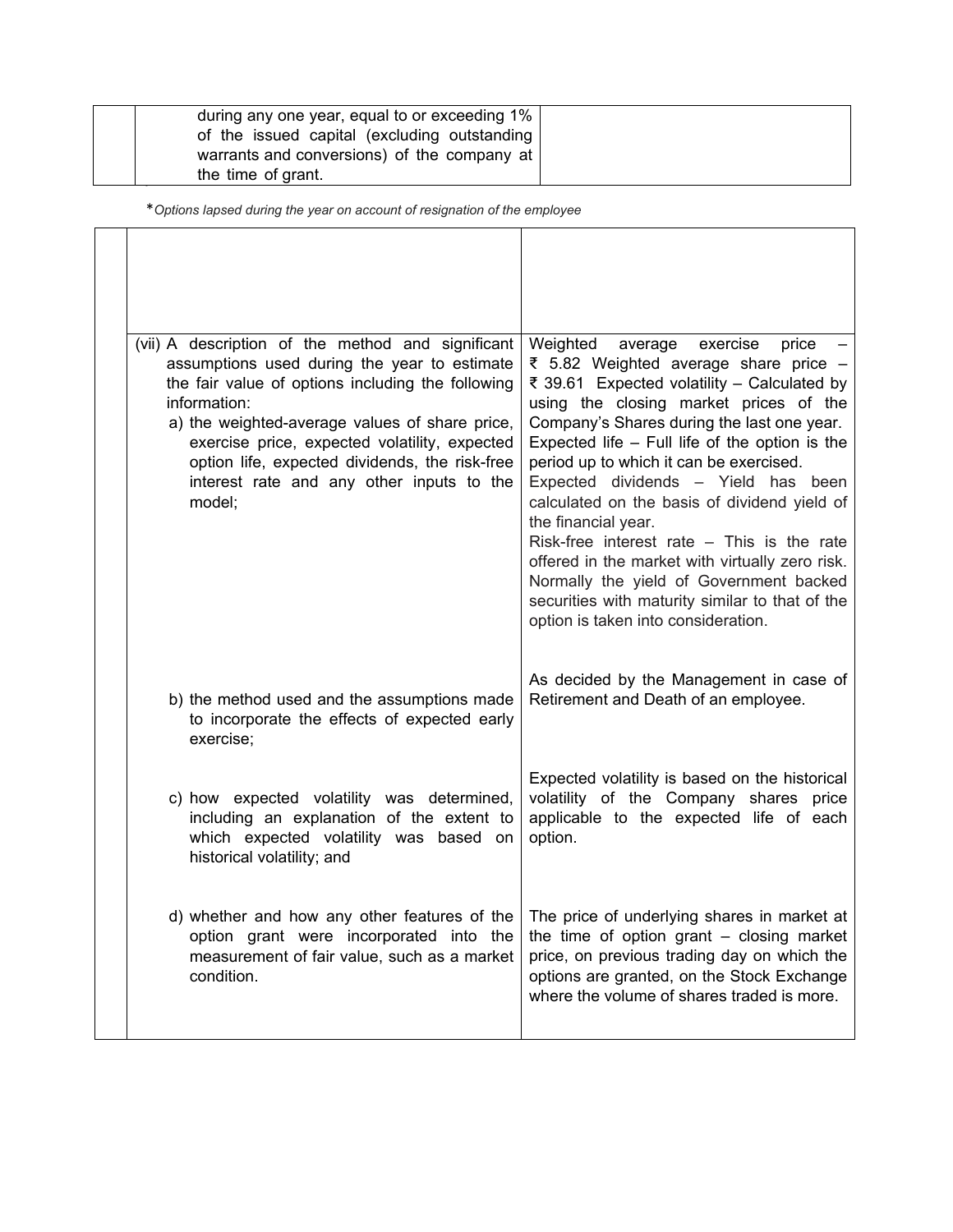| Disclosures in respect of grants made in three<br>years prior to IPO under each ESOP                                                                                                                                            |  |
|---------------------------------------------------------------------------------------------------------------------------------------------------------------------------------------------------------------------------------|--|
| Until all options granted in the three years prior to $\vert$ Not Applicable<br>the IPO have been exercised or have lapsed,<br>disclosures of the information specified above in<br>respect of such options shall also be made. |  |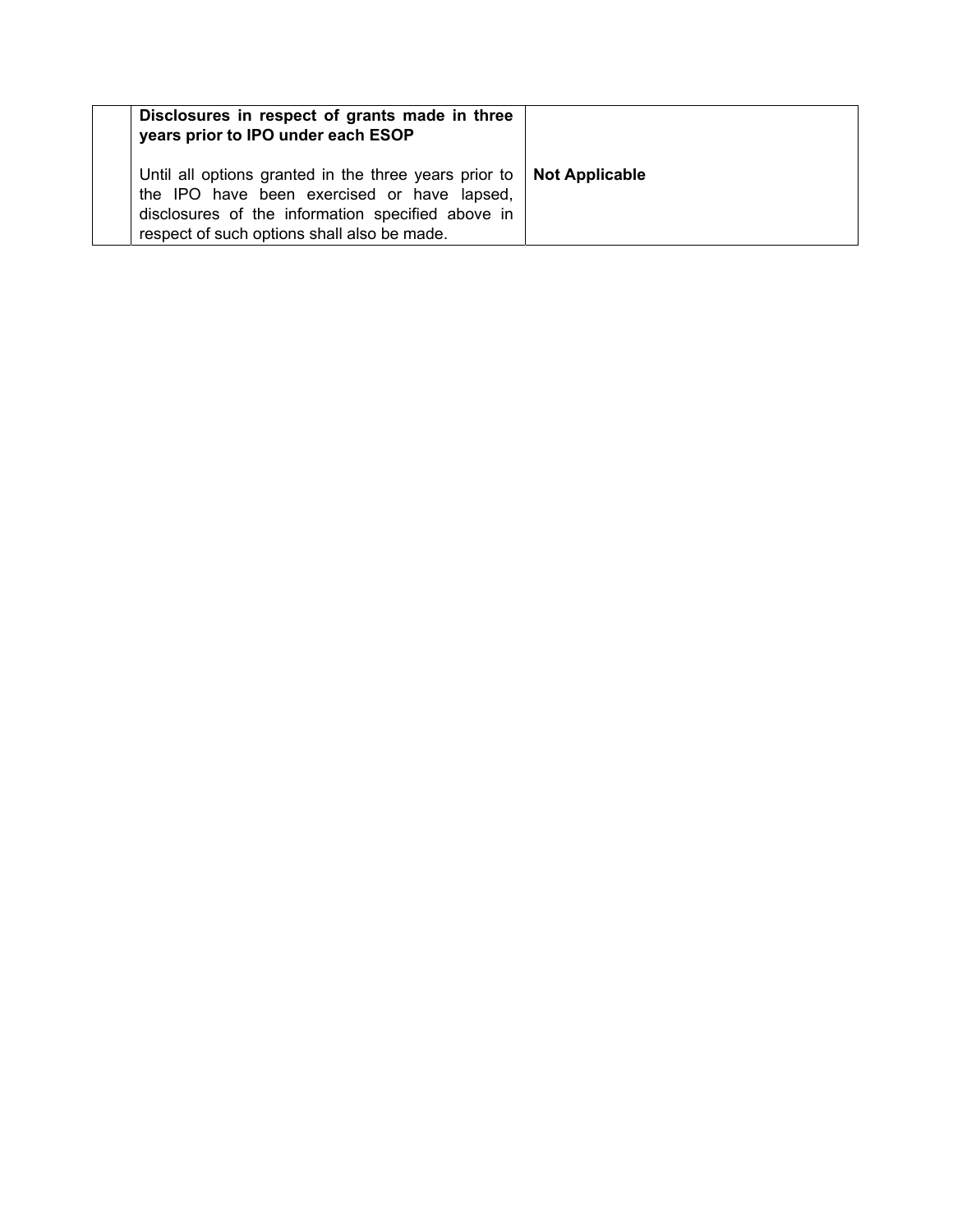## **Annexure A**

## **1. Stock option scheme**

- a) The Company has formulated Employee Stock Option Schemes 2010 (ESOP Scheme-2010) and 2013 (ESOP Scheme 2013). The grant of options to the employees under the stock option schemes is on the basis of their performance and other eligibility criteria. The options allotted under the scheme 2010 are vested over a period of four years in the ratio of 15%, 20%, 30% and 35% respectively from the end of 12 months from the date of grant, subject to the discretion of the management and fulfillment of certain conditions. The options granted under the scheme 2013 are vested in a graded manner over a period of four years with 0%, 33%, 33% and 34% of grants vesting each year, commencing from the end of 24 months from the date of grant or w.e.f. July 10, 2019 vested in a graded manner over a period of four years with 25%, 25%, 25% and 25% of grants vesting each year, commencing from the end of 12 months from the date of grant.
- b) Options allotted under scheme 2010 can be exercised anytime within a period of 7 years from the date of grant and would be settled by way of equity. The option granted under scheme 2013 can be exercised anytime within a period of 8 years from the date of grant. Management has discretion to modify the exercise period.
- c) The option granted under scheme 2010 is at exercise price of ₹ 44.20. The option granted under scheme 2013 can be exercised either at market price which was the last closing price on National stock exchange preceding the date of grant or w.e.f. July 10, 2019  $\bar{\bar{\xi}}$  10 respectively.
- d) During the year ended March 31, 2022, 3,17,000 and 42,72,784 options were allotted under the scheme 2010 and 2013 respectively.

| Sr.            | <b>Particulars</b>                | <b>ESOP Scheme 2010</b> |           | <b>ESOP Scheme 2013</b> |             |
|----------------|-----------------------------------|-------------------------|-----------|-------------------------|-------------|
| No.            |                                   | 2021-22                 | 2020-21   | 2021-22                 | 2010-21     |
| 1              | Options granted and outstanding   | 19,28,500               | 29,20,500 | 3,98,32,101             | 4,51,95,840 |
|                | at the beginning of the year      |                         |           |                         |             |
| 2              | Options granted during the year   |                         |           | 1,07,89,685             | 21,31,627   |
| 3              | Options cancelled/ lapsed during  | 6,63,250                | 3,07,500  | 61,90,962               | 48,92,793   |
|                | the year                          |                         |           |                         |             |
| $\overline{4}$ | Options exercised during the      | 3,17,000                | 6,84,500  | 42,72,784               | 26,02,573   |
|                | vear                              |                         |           |                         |             |
| 5              | Options granted and outstanding   |                         |           |                         |             |
|                | at the end of the year of which - |                         |           |                         |             |
|                | - Options vested                  | 7,19,000                | 5,37,000  | 2, 16, 22, 255          | 1,81,71,874 |
|                | - Options yet to vest             | 2,29,250                | 13,91,500 | 1,85,35,785             | 2,16,60,227 |
| 6              | Weighted average remaining        | 3.56                    | 4.02      | 5.64                    | 4.81        |
|                | contractual life of options (in   |                         |           |                         |             |
|                | years)                            |                         |           |                         |             |

e) The details of the grants are summarised below:

f) During the year, the Company has debited to the Statement of Profit and Loss ₹ 4.47 Crore (Previous year ₹ 6.42 Crore) {net of recovery from its subsidiary